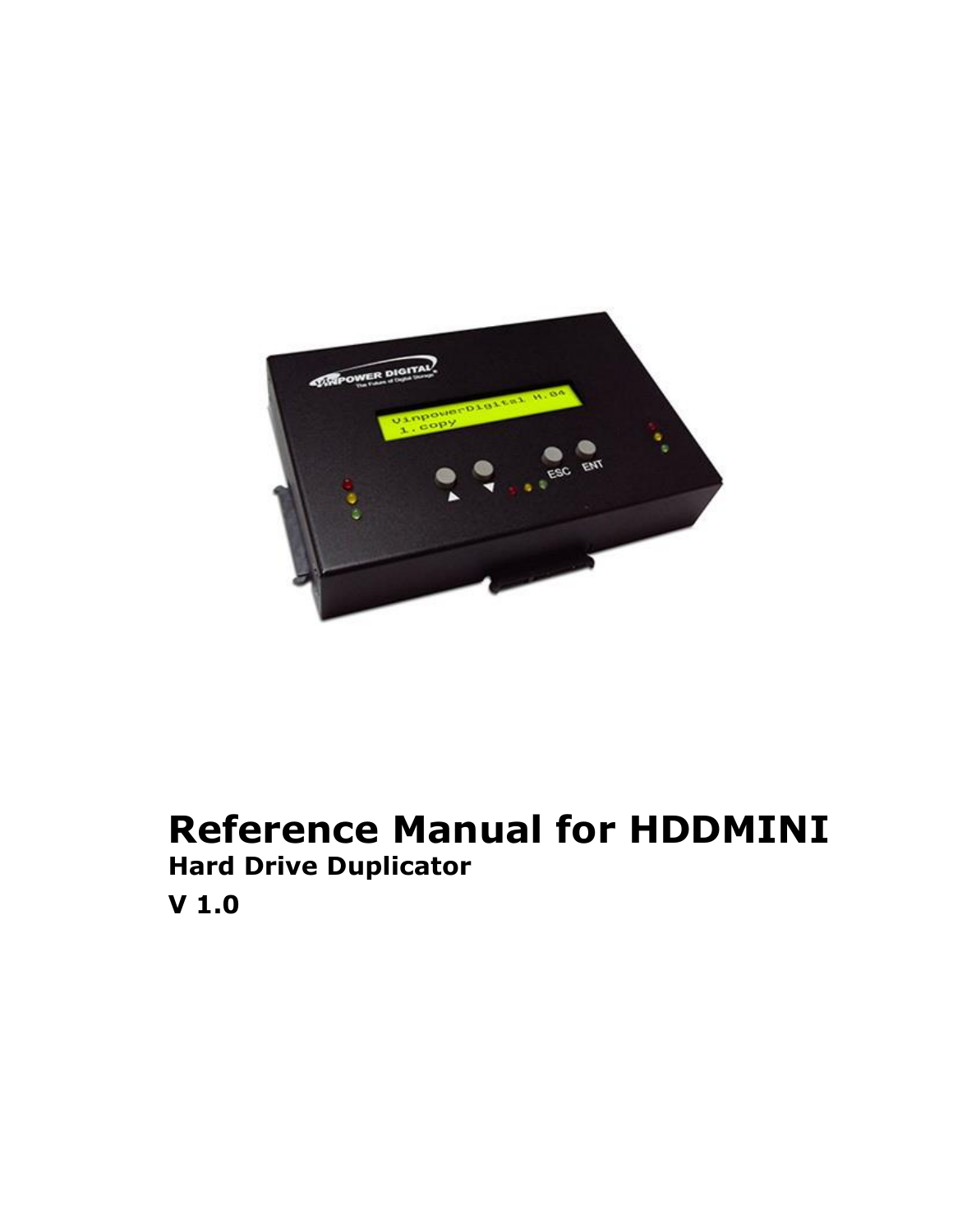# **Device Menu Overview**

This system comes with many features that can be accessed/adjusted by various functions and settings within the operation menu. Please see the detailed descriptions below:

# **1. Copy**

*This process will copy the source hard drive, which is inserted into the Source Port, onto one or multiple target hard drives simultaneously.*

# **2. Copy+Compare**

*This function performs the Copy process, after which, it will perform a Compare process automatically to ensure data accuracy.*

# **3. Erase**

*This function erases the hard drives(s) connected to any port other than the Source Port. There are three options for this function:*

- *Quick Erase: It will erase only the beginning section of the hard drive, which is just enough to make it look empty.*
- *Full Erase: It will erase the entire hard drive by writing 0's throughout. The erase timeframe varies depending on the data capacity of the hard drive.*
- *DOD Erase: It will erase the hard drive thoroughly to avoid any possible chances of recovery. User will be prompted for # of passes to perform, the more pass rounds selected, the lower the risk of data contents being recovered, but also the longer the time the process will take.*

# **4. Copy Mode**

*This setting will allow for the selection of a Copy Mode. There are 3 options:*

- *Smart: This mode is the recommended and fastest approach to making copies since it will analyze the source hard drive on supported file systems (FAT16/32, NTFS, exFAT, ext2/3/4) and copy only the area that contains data. If the file system on the source hard drive is NOT being supported, the system will automatically shifts to RAW mode.*
- RAW: This mode is the safest and slowest approach to making copies since it will *copy the entire source hard drive bit by bit.*

# **5. Setup**

# **1) Language**

*This setting will allow you to choose the display language of the system.*

# **2) Buzzer**

*This setting will allow the choice to hear a beep sound when a button is pressed or when a task has been completed.*

1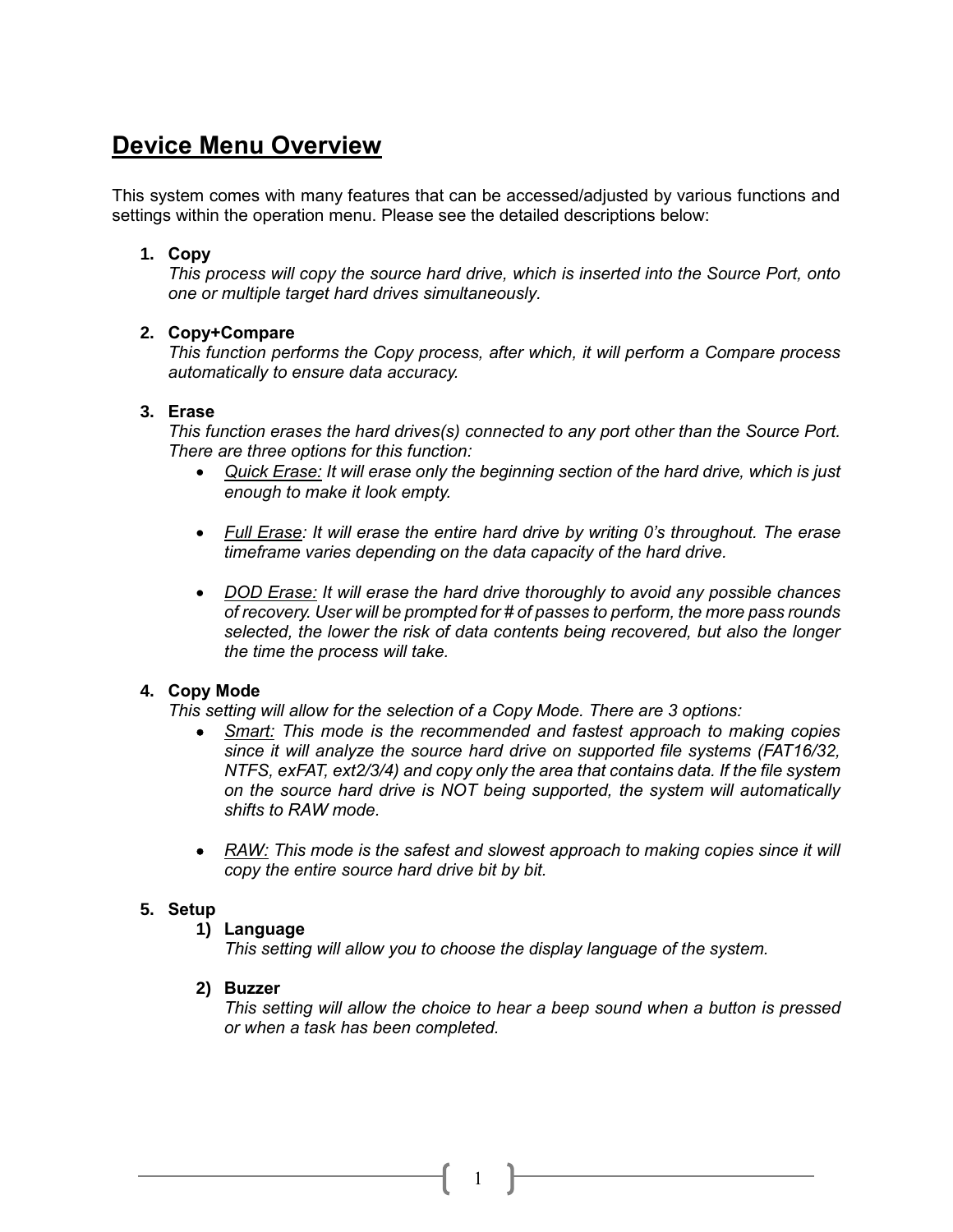#### **3) Screen Saver**

*This setting will allow the choice to enable the Screen Saver feature or not. By enabling this feature, a screen saver will be displayed when the system has been idle for an extended period.*

#### **4) Read Error Skip\***

*This setting will allow for the change to the number of times the system will skip ahead when it encounters a reading error, while reading the source hard drive.* 

*By default, the system does not skip any reading error, which would result in an immediate job failure if any read error occurred during the duplication process.*

*\*Enable this setting will not fix any discovered error(s); it will merely skip it and read the remaining data of the source hard drive.*

#### **5) Write Error Skip\***

*This setting will allow for the change to the number of times the system will skip ahead when it encounters a writing error, while writing to the target hard drive.* 

*By default, the system does not skip any writing error, which would result in an immediate failure for such target hard drive if any write error occurred during the duplication process.*

*\*Enable this setting will not fix any discovered error(s); it will merely skip it and continue write to the next data block of the target hard drive.*

#### **6) Partition Layout**

*This setting will allow user to adjust various partition layout options for the target hard drive during the duplication process under "SMART"/"Partition" mode.*

*There are two options for this setting:*

- *Auto Ratio: The system will automatically adjust the partition layout under the same ratio as the source hard drive.*
- As It: The system will set the partition layout exactly same as the source hard *drive regardless the capacity differences.*

#### **7) Size Tolerance**

*Normally, the capacity of the target hard drive is required to be greater than the source hard drive so that all of the data can be copied without loss.* 

*However, not all hard drives have identical storage capacity, even when they are all labeled identically in terms of GB size. Thus, by enabling the size tolerance, the system will allow the target hard drive's capacity to be less than the original hard drive by the percentage specified at the risk of less data loss/corruption.*

#### **8) Startup Menu**

*This setting will allow you to choose which menu you would like to see first when you turn on the system.*

2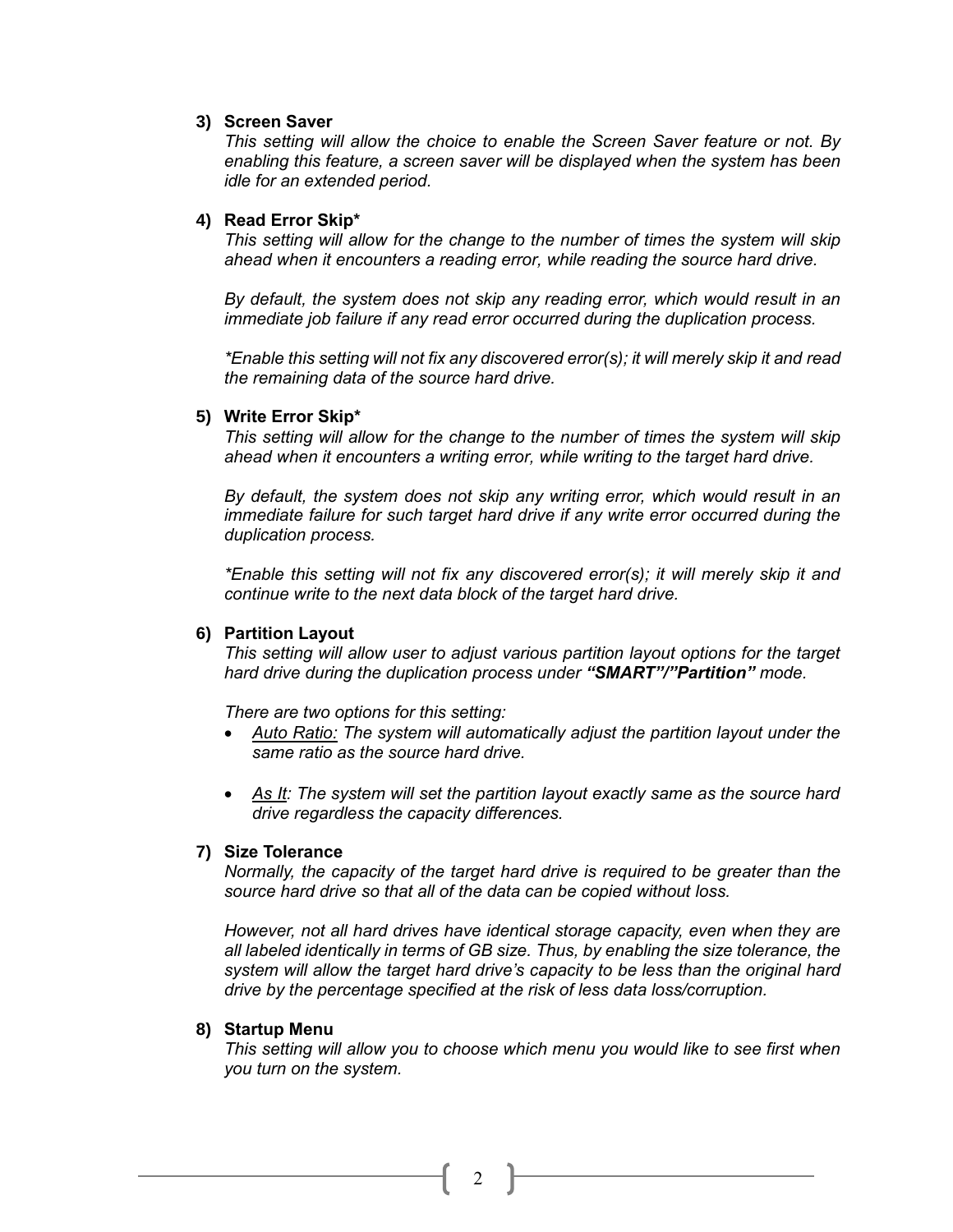#### **9) Partition Mode**

*This setting will allow you to copy only the valid partitions of the source hard drive (along with MBR/GPT table) bit by bit.*

#### **6. Utilities**

#### **1) Compare**

*This function will perform the data comparison process between the source and target hard drive to ensure data accuracy.*

#### **2) Verify Disk**

*This function will scan all target hard drives for readability.*

#### **3) Measure Speed**

*This function will perform read and write testes to report the read speed for the source hard drive and write speed of all target hard drives.*

#### **4) Device Info**

*This function will show information regarding the hard drive connected to the system.*

#### **5) System Info**

*This function will show the system's hardware & software information.*

#### **6) Load Default**

*This function will reset all of the options back to the manufacture's default settings. Perform this function if the system is acting abnormal. Perform the "Shutdown" operation and restart the system in order for these changes to take effect.* 

# **7) Update Firmware**

*This function will update the software for the system. The update file needs to be transferred to a Hard Drive pre-formatted as "FAT32" file system on a PC.*

*There are two options for this function:*

- *Format Update HDD: This function will prepare a hard drive to be eligible for firmware-update by format such hard drive in the source port as FAT16/32 File System.*
- *Update: This function will perform firmware-update with the firmware-update hard drive that contains the firmware update file.*

*General Firmware Update Procedure:*

- *a. Pre-format a SATA Hard Drive using "Format Update HDD" function.*
- *b. Copy the manufacture certified update file onto such pre-formatted hard drive via a PC/Mac.*
- *c. Insert such hard drive into the Source Port of the system.*
- *d. Execute the "Update" function.*
- *e. Restart the system when asked to do so.*

*It is strongly suggested that an upgrade to the system's firmware not be performed, unless the system is getting unstable and instructed to do so by a technician.*

3